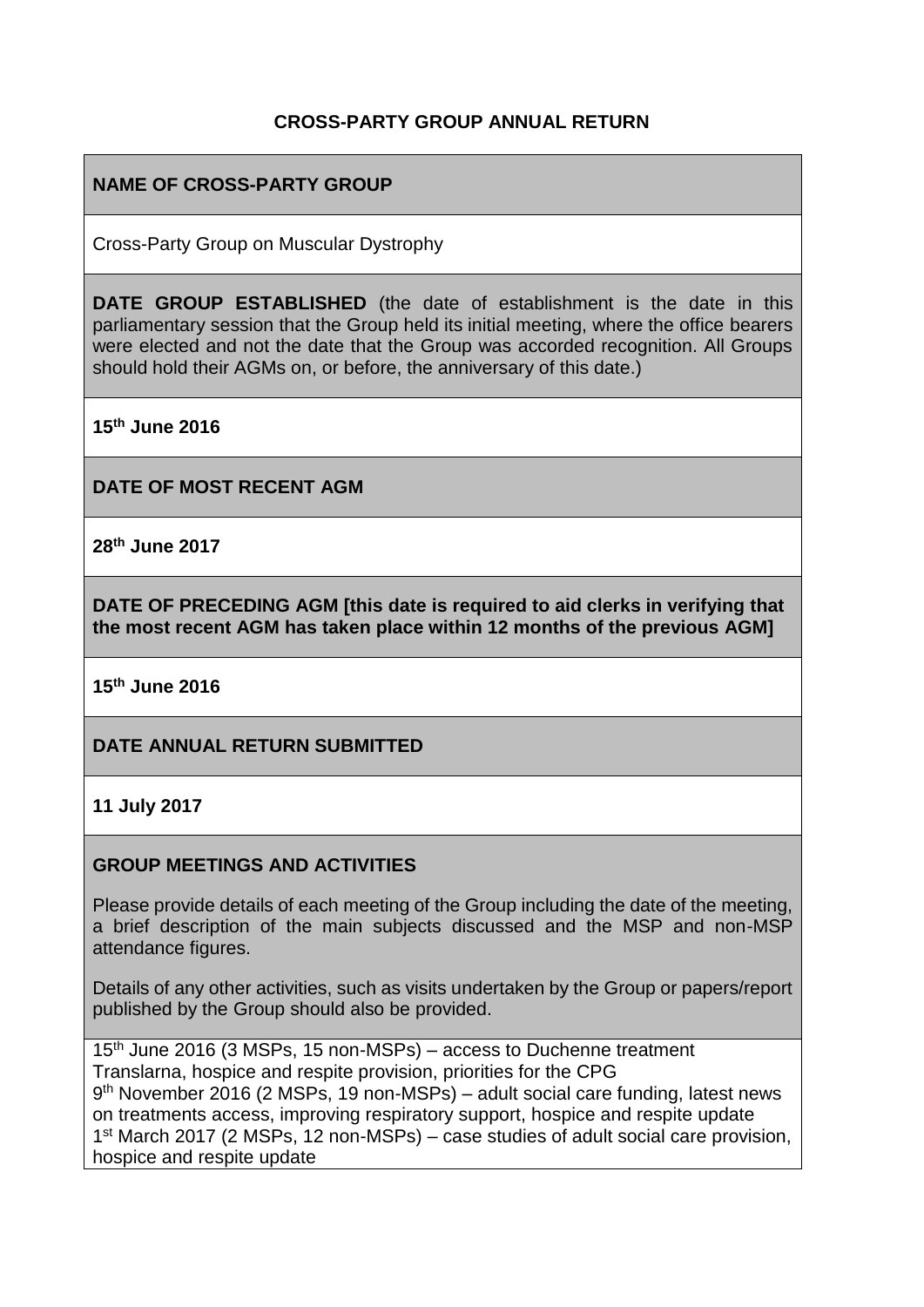28<sup>th</sup> June 2017 (3 MSPs, 19 non-MSPs) – access to new medicines with SMC panel, hospice and respite update

### **MSP MEMBERS OF THE GROUP**

Please provide names and party designation of all MSP members of the Group.

Jackie Baillie, Labour;

Rhoda Grant, Labour;

Iain Gray, Labour;

Anas Sarwar, Labour;

Maree Todd, SNP;

Annie Wells, Conservative

# **NON-MSP MEMBERS OF THE GROUP**

For organisational members please provide only the name of the organisation, it is not necessary to provide the name(s) of individuals who may represent the organisation at meetings of the Group.

| <b>Individuals</b> |                                                                                                                |
|--------------------|----------------------------------------------------------------------------------------------------------------|
| Organisations      | Muscular Dystrophy UK - Secretariat<br><b>Action Duchenne</b><br><b>DMD Pathfinders</b><br><b>Mike Matters</b> |

# **GROUP OFFICE BEARERS**

Please provide names for all office bearers. The minimum requirement is that two of the office bearers are MSPs and one of these is Convener – beyond this it is a matter for the Group to decide upon the office bearers it wishes to have. It is permissible to have more than one individual elected to each office, for example, co-conveners or multiple deputy conveners.

| Co-Conveners           | Jackie Baillie MSP, Maree Todd MSP, Annie Wells MSP |
|------------------------|-----------------------------------------------------|
| <b>Deputy Convener</b> |                                                     |
| Secretary              | Muscular Dystrophy UK                               |